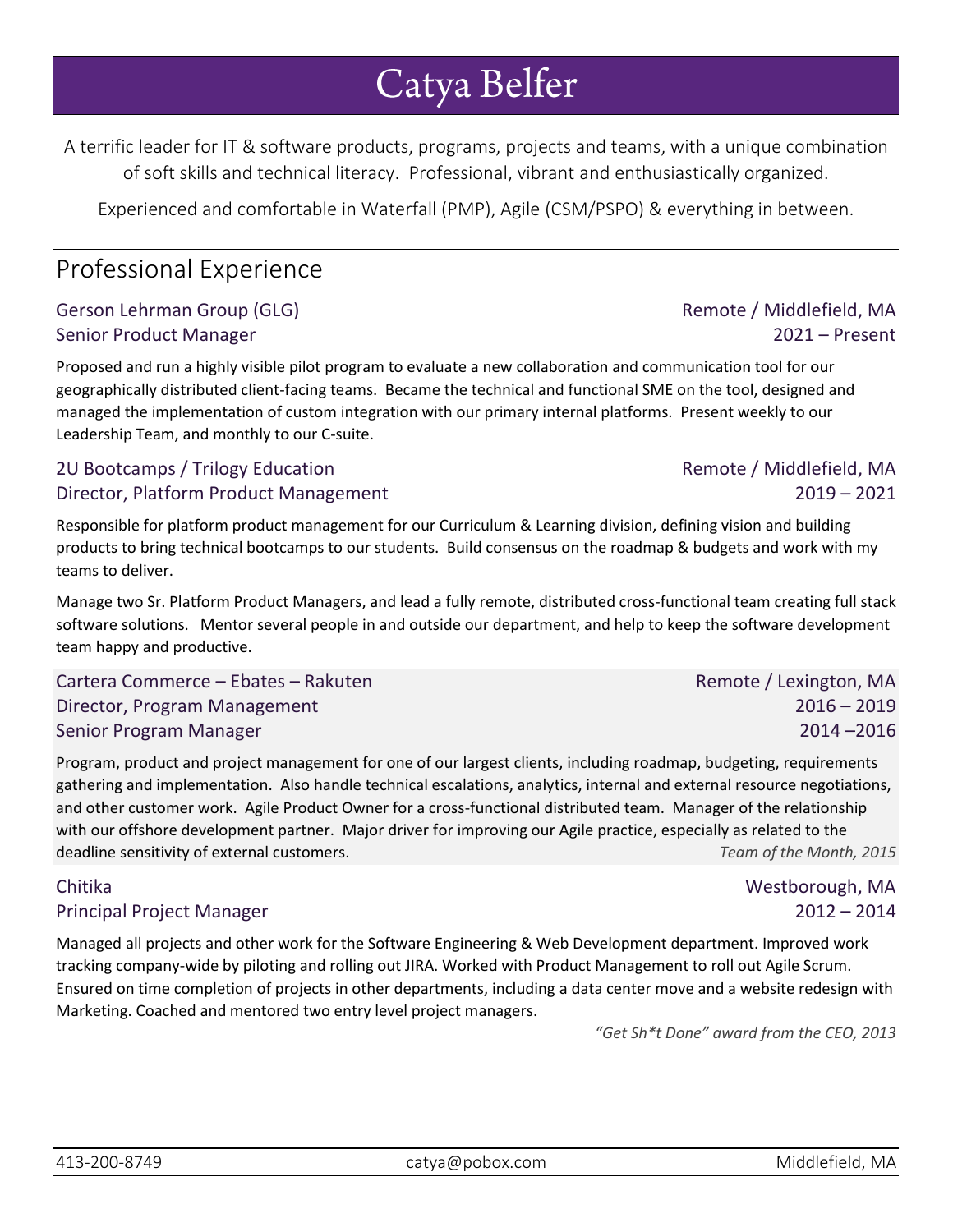### Babson College Wellesley, MA IT Project Manager 1-year Academic funding, 2010 – 2011

Handled large IT projects, including the college website redesign, implementation of new software for student groups and co-curricular transcripts, changeover between platforms for handling inquiries, JIRA rollout, and initiation and specification for a major new content and social platform.

and acted as Scrum Master for multiple work streams. Managed distributed cross-functional project teams across North

America, Europe and Malaysia. Active in process improvement and tool creation for the PMO.

### Bose Corporation Stow, MA Project Manager, Online Commerce Group 2006 – 2010

Major projects included www.bose.ca in French Canadian, a new payment method from the front end all the way through SAP, upgrade of Omniture's Site Catalyst on 9 sites, and fraud tool automation. Strong focus on improving internal methodology and tools; rolled out a new custom version of JIRA for work & issue tracking, and significantly improved the deployment process for getting content out on the Bose websites.

*Innovation Award, 2008 & Appreciation Award, 2007*

### RNK Telecom Dedham, MA E911 / IT Project Manager 2005 – 2006

Initially focused on implementation of E911 service on VoIP (Voice over IP) phones throughout the United States and Canada via technical and contractual solutions. Responsible for coordination and management of all projects within the IT and software development organization, including requirements gathering, effort assessment, and product management for many internal, customer, and sales products. Tracked and managed priorities for the department.

### Click Software, Inc. Burlington, MA Project Manager 2004 – 2005

Responsible for the successful implementation of Service Optimization products at the enterprise level. Defined the functional requirements for customization and configuration of the software, managed project budget & costs, resource scheduling, project scope, and project risks. Coordinated activities of the project team, subcontractors, and customer from project inception through successful completion.

### Project Lead, BrassRing Implementation 2001 – 2004

Managed the implementation and support of the BrassRing Talent Relationship Management system throughout MITRE, including 6 Human Resources departments and all internal job posting. Responsible for balancing and prioritizing needs of users, HRIS, management, legal, and other interested parties. Mapped and optimized process flow for recruiting, from requisition creation through point of hire.

*Infrastructure Program Recognition Award, 2002*

MITRE External of the control of the control of the control of the Bedford, MA